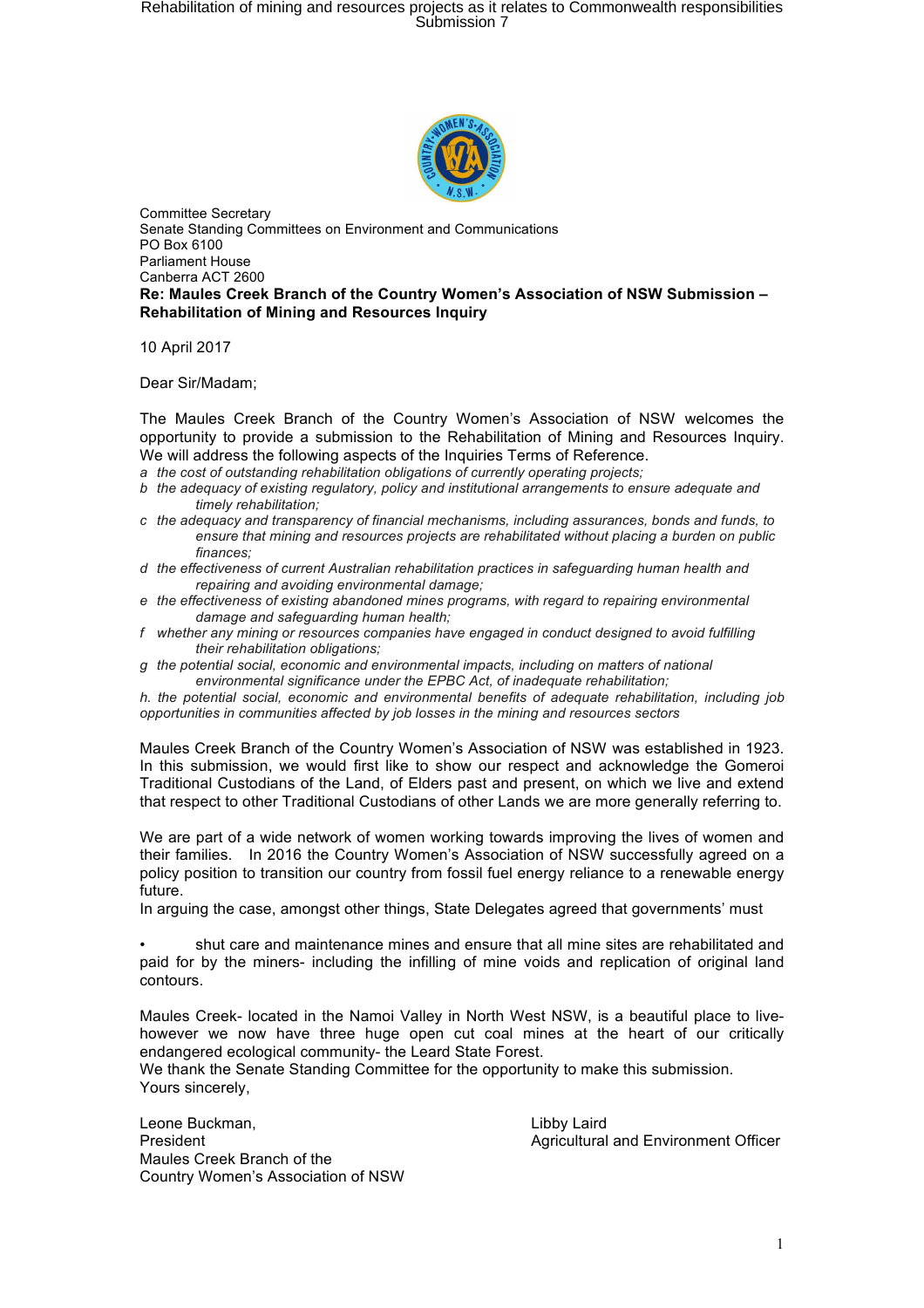# **Rehabilitation of Mining and Resources Senate Inquiry**

**http://www.aph.gov.au/Parliamentary\_Business/Committees/Senate/Environment\_and\_Communi cations/MiningandResources**

Our Maules Creek Branch's research has estimated that orderly, legally binding mine closure and rehabilitation will create positive economic, social and environmental outcomes running into the tens of billions of dollars. Such a huge recovery task, must be achieved with legally binding Federal government processes. We believe that this would be an innovative, environmental and economic positive for the people of Australia through accurate environmental restoration; providing much valued rehabilitation jobs during the transition.

#### **Recommendation: For the Federal government to conduct a national review and assess what will be the cost to government- and ultimately the people of Australia if the result of this inquiry is to adopt a business as usual approach to rehabilitation of abandoned and operating mines.**

We are aware that across our state, no effective open cut mine rehabilitation has resulted from current NSW State Laws and practices. From our experience "the most stringent environmental and social conditions in the world," are often not enforceable and are regularly modified for the economic benefit of the mining company. This coupled with the fact that State royalties are attached to mining decisions made, creates the situation where the current mine planning and management systems do not and cannot produce satisfactory outcomes to the community or the environment. State EPA and DoPE compliance jurisdictions are placed in a difficult situation. For a progressive government in a transitioning, society and economy this can't continue.

#### **Recommendation: Federal Government to establish National standards with legally binding progressive rehabilitation targets applied during the mines operational life of all mines and adequate upfront cash bonds that reflect the true cost of rehabilitation.**

At Maules Creek CWA we are continually startled to find that the Maules Creek Mine approval and Boggabri Coal and Tarrawonga expansion approvals and many subsequent modifications to each project were and are continuing to be approved 100% of the time. Particularly when there are so many seemingly unresolved issues and opaqueness around regional strategies, biodiversity offsets, air quality and rehabilitation and conservation bonds and plans.

#### **Recommendation: The Federal Government change the corporate mine rehabilitation liability annual reporting to ensure investors, regulators and the broader community are fully aware of the levels of rehabilitation liabilities being carried by mining companies.**

At Maules Creek we value our personal freedom and understand our reliance on the Earth's natural systems. Through our own observations and engagement with mining in our community, the depletion of the Earth's resources has been brought into sharp focus. Daily we witness the ongoing loss of natural biodiversity habitat, high security water flow allocation to coal washing and diminished audible and visible air quality.

Further, our Forest that was described by the NSW Office of Environment and Heritage as "irreplaceable"- the biodiversity sink for our region is in decline. Groundwater drawdown was modelled in the various companies' EAs. Then there was the use of the NSW State's Police Force in Maules Creek to silence the many community voices expressing concern about the destruction of a sustainable environment. A solution, so this never happens to another community again, must be found.

## **Recommendation: We believe a Federal Environmental Protection Agency must be established for mine and resources rehabilitation oversight.**